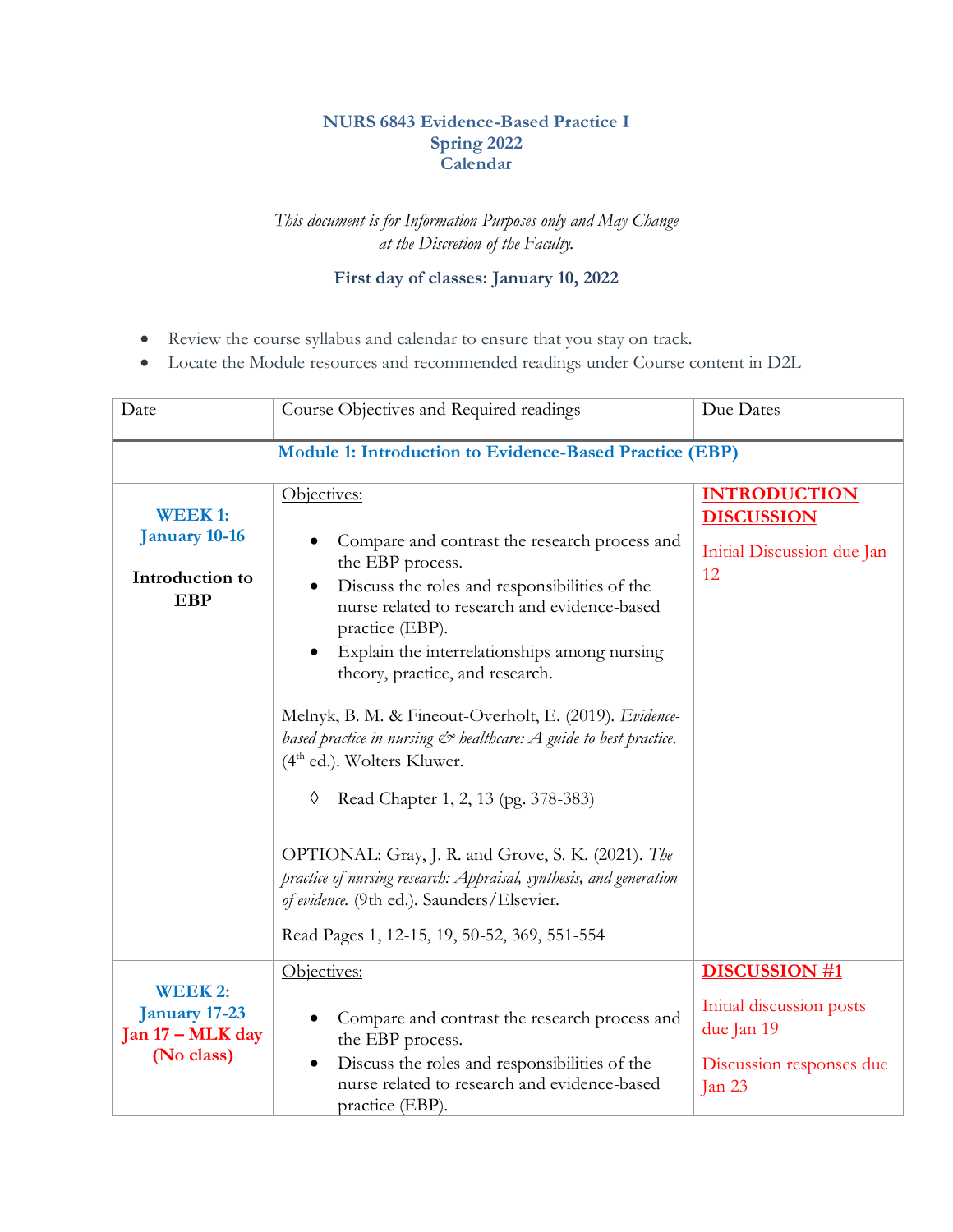| Date                                                                                                                                             | Course Objectives and Required readings                                                                                                                                                                                                                                                                                                                                                                                                                                                                                                                                                                                                                                                                                                                                                        | Due Dates                                                                                               |
|--------------------------------------------------------------------------------------------------------------------------------------------------|------------------------------------------------------------------------------------------------------------------------------------------------------------------------------------------------------------------------------------------------------------------------------------------------------------------------------------------------------------------------------------------------------------------------------------------------------------------------------------------------------------------------------------------------------------------------------------------------------------------------------------------------------------------------------------------------------------------------------------------------------------------------------------------------|---------------------------------------------------------------------------------------------------------|
| Compare and<br>contrast EBP, QI,<br>and research                                                                                                 | Explain the interrelationships among nursing<br>٠<br>theory, practice, and research.<br>Discuss approaches for fostering adoption of<br>an evidence-based practice change in a health-<br>care setting.<br>Melnyk, B. M. & Fineout-Overholt, E. (2019). Evidence-<br>based practice in nursing $C^*$ healthcare: A guide to best practice.<br>$(4th$ ed.). Wolters Kluwer.<br>Read Chapter 1, 2, 4, 14 (pg. 378-383)<br>OPTIONAL: Gray, J. R. and Grove, S. K. (2021). The<br>practice of nursing research: Appraisal, synthesis, and generation<br>of evidence. (9th ed.). Saunders/Elsevier.<br>Read Pages 1, 12-15, 19, 50-52, 369, 551-554                                                                                                                                                 |                                                                                                         |
| <b>WEEK3:</b><br>January 24-30<br>Roles and<br>responsibilities of<br>the advanced<br>practice nurse<br>related to<br>evidence-based<br>practice | Objectives:<br>Discuss the roles and responsibilities of the<br>nurse related to research and evidence-based<br>practice (EBP).<br>Examine the role of stakeholders in change and<br>translation science.<br>Assess challenges and barriers related to<br>evidence translation.<br>Explore the structure and function of the<br>interprofessional team in the translation of<br>evidence.<br>Discuss approaches for fostering adoption of<br>an evidence-based practice change in a health-<br>care setting.<br>Melnyk, B. M. & Fineout-Overholt, E. (2019). Evidence-<br>based practice in nursing $\mathcal{C}^*$ healthcare: A guide to best practice.<br>$(4th$ ed.). Wolters Kluwer.<br>Read Chapter 1, 7 (pg. 230-231), 9 (pg. 269-<br>♦<br>284), 11 (pg. 313-318), 12, 15 (pg. 428-432) | <b>DISCUSSION #2</b><br>Initial discussion post due<br>Jan $26$<br>Discussion responses due<br>Jan $30$ |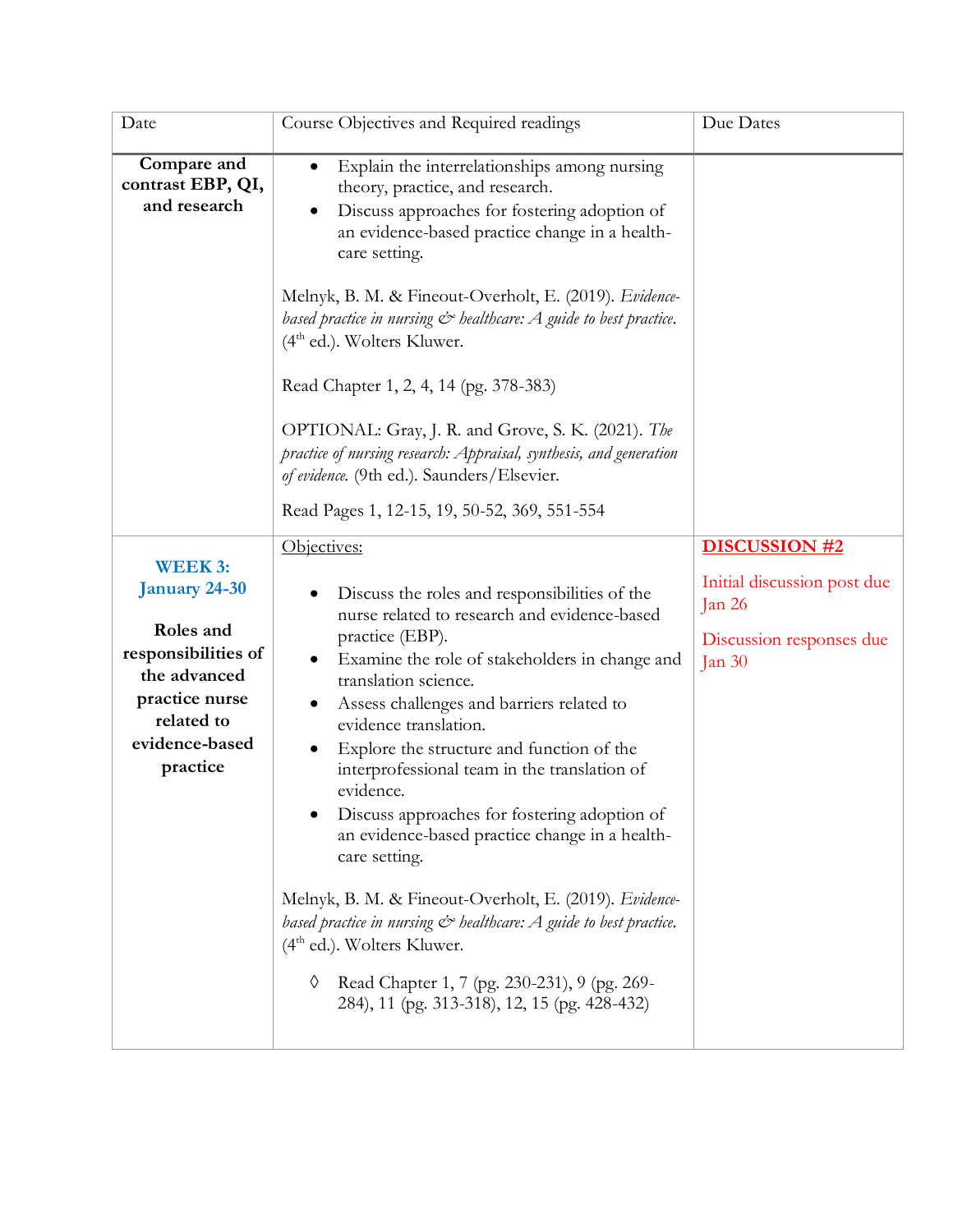| Date                                                                             | Course Objectives and Required readings                                                                                                                                                                                                                                                                                                                                                                                                                                                                                                                                                                                                               | Due Dates                                                                                         |
|----------------------------------------------------------------------------------|-------------------------------------------------------------------------------------------------------------------------------------------------------------------------------------------------------------------------------------------------------------------------------------------------------------------------------------------------------------------------------------------------------------------------------------------------------------------------------------------------------------------------------------------------------------------------------------------------------------------------------------------------------|---------------------------------------------------------------------------------------------------|
|                                                                                  | OPTIONAL: Gray, J. R. and Grove, S. K. (2021). The<br>practice of nursing research: Appraisal, synthesis, and generation<br>of evidence. (9th ed.). Saunders/Elsevier.<br>Read Pages 1, 551-554                                                                                                                                                                                                                                                                                                                                                                                                                                                       |                                                                                                   |
|                                                                                  | Module 2: Articulation of a Practice Problem and Clinical Question                                                                                                                                                                                                                                                                                                                                                                                                                                                                                                                                                                                    |                                                                                                   |
| <b>WEEK4:</b><br>January 31-<br><b>February 6</b><br>Burden of<br><b>Disease</b> | Objectives:<br>Develop a problem statement and rationale for<br>evidence-based project.<br>Investigate the burden of disease at the global,<br>national, and local levels.<br>Critically appraise and interpret research<br>findings to determine statistical and clinical<br>significance of practice problem.<br>Melnyk, B. M. & Fineout-Overholt, E. (2019). Evidence-<br>based practice in nursing $\mathcal{C}^*$ healthcare: A guide to best practice.<br>$(4th$ ed.). Wolters Kluwer.<br>Read Chapter 1, 2, 3<br>♦<br>OPTIONAL: Gray, J. R. and Grove, S. K. (2021). The<br>practice of nursing research: Appraisal, synthesis, and generation | <b>DISCUSSION #3</b><br>Initial discussion post due<br>Feb 2<br>Discussion responses due<br>Feb 6 |
|                                                                                  | of evidence. (9th ed.). Saunders/Elsevier.<br>Read Page 104                                                                                                                                                                                                                                                                                                                                                                                                                                                                                                                                                                                           |                                                                                                   |
| <b>WEEK 5:</b><br><b>February 7-13</b><br>Articulation of a<br>practice problem  | Objectives:<br>Develop a problem statement and rationale for<br>evidence-based project.<br>Investigate the burden of disease at the global,<br>national, and local levels.<br>Critically appraise and interpret research<br>findings to determine statistical and clinical<br>significance of practice problem.<br>Identify sources of evidence as a basis for EBP.<br>Melnyk, B. M. & Fineout-Overholt, E. (2019). Evidence-<br>based practice in nursing $C^*$ healthcare: A guide to best practice.<br>$(4th$ ed.). Wolters Kluwer.                                                                                                                | <b>ASSIGNMENT #1</b><br>Problem Statement paper<br>due Feb 13                                     |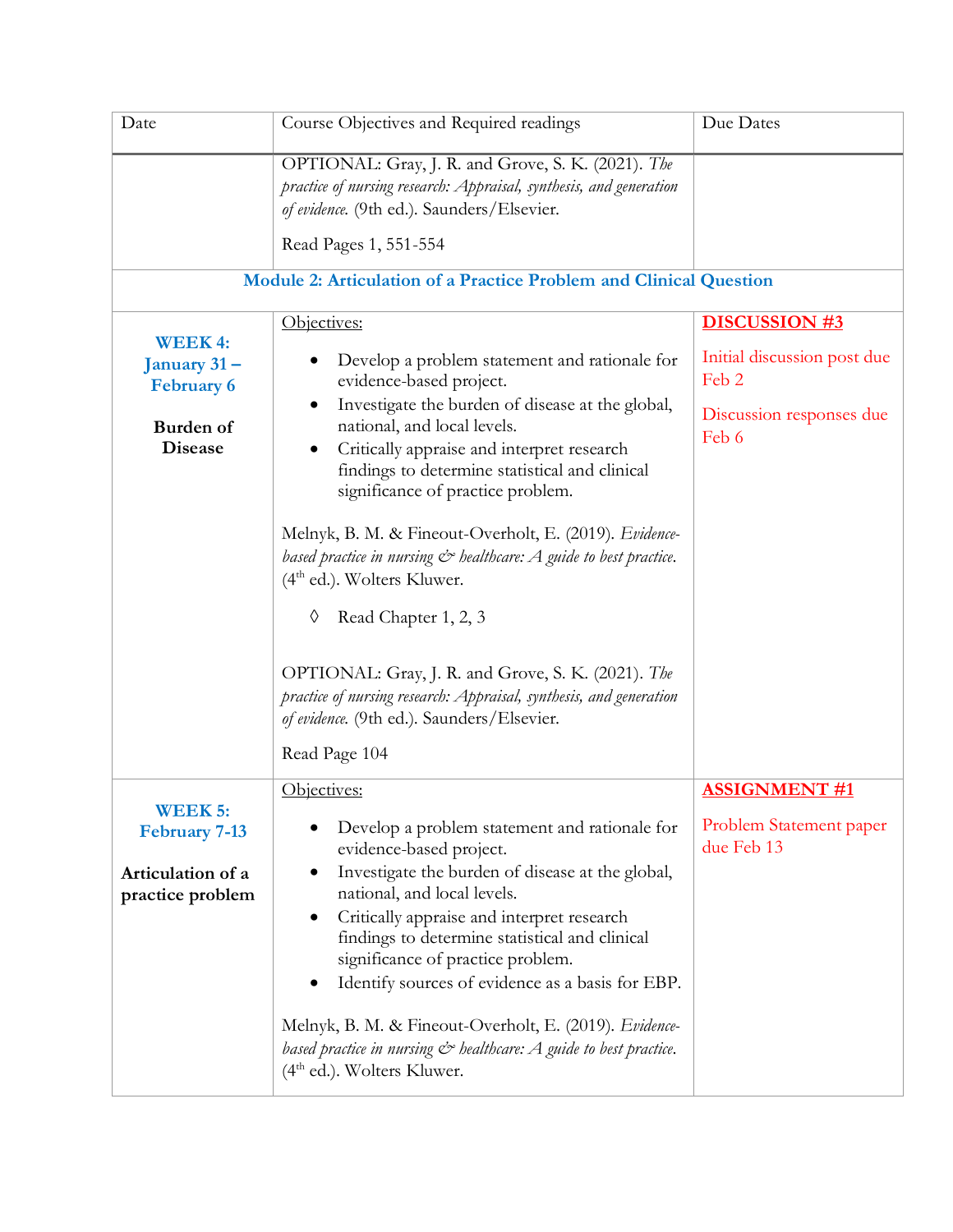| Date                                                            | Course Objectives and Required readings                                                                                                                                                                                                                                                                                                                                                                                                                                                                                                                                                                                                                                                                                                                                                           | Due Dates                                                     |
|-----------------------------------------------------------------|---------------------------------------------------------------------------------------------------------------------------------------------------------------------------------------------------------------------------------------------------------------------------------------------------------------------------------------------------------------------------------------------------------------------------------------------------------------------------------------------------------------------------------------------------------------------------------------------------------------------------------------------------------------------------------------------------------------------------------------------------------------------------------------------------|---------------------------------------------------------------|
|                                                                 | Read Chapter 1, 2, 3, 22 (pg. 667-668- Use the<br>♦<br>grant proposal as resource for problem<br>statement)<br>OPTIONAL: Gray, J. R. and Grove, S. K. (2021). The                                                                                                                                                                                                                                                                                                                                                                                                                                                                                                                                                                                                                                 |                                                               |
|                                                                 | practice of nursing research: Appraisal, synthesis, and generation<br>of evidence. (9th ed.). Saunders/Elsevier.                                                                                                                                                                                                                                                                                                                                                                                                                                                                                                                                                                                                                                                                                  |                                                               |
|                                                                 | Read Page 104                                                                                                                                                                                                                                                                                                                                                                                                                                                                                                                                                                                                                                                                                                                                                                                     |                                                               |
| <b>WEEK 6:</b><br><b>February 14-20</b>                         | Objectives:<br>Investigate the burden of disease at the global,<br>national, and local levels.                                                                                                                                                                                                                                                                                                                                                                                                                                                                                                                                                                                                                                                                                                    | <b>DISCUSSION #4</b><br>Initial discussion post due<br>Feb 16 |
| Formulation of a<br><b>Clinical Question</b><br>utilizing PICOT | Examine the role of stakeholders in change and<br>translation science.<br>Assess challenges and barriers related to<br>$\bullet$<br>evidence translation.<br>Explore the structure and function of the<br>interprofessional team in the translation of<br>evidence.<br>Explain the interrelationships among nursing<br>$\bullet$<br>theory, practice, and research.<br>Identify sources of evidence as a basis for EBP.<br>Formulate a PICOT statement that relate to<br>relevant clinical problems and demonstrate<br>critical thinking.<br>Critically appraise and interpret research<br>findings to determine statistical and clinical<br>significance of practice problem.<br>Discuss approaches for fostering adoption of<br>an evidence-based practice change in a health-<br>care setting. | Discussion responses due<br>Feb 20                            |
|                                                                 | Melnyk, B. M. & Fineout-Overholt, E. (2019). Evidence-<br>based practice in nursing $C^*$ healthcare: A guide to best practice.<br>$(4th$ ed.). Wolters Kluwer.<br>Read Chapter 2, 3, 9 (pg. 384-290 – outcome)<br>Chapter 8 (Clinical practice guidelines, if<br>applicable to your project)<br>Chapter 21 (Review of research and evidence)                                                                                                                                                                                                                                                                                                                                                                                                                                                     |                                                               |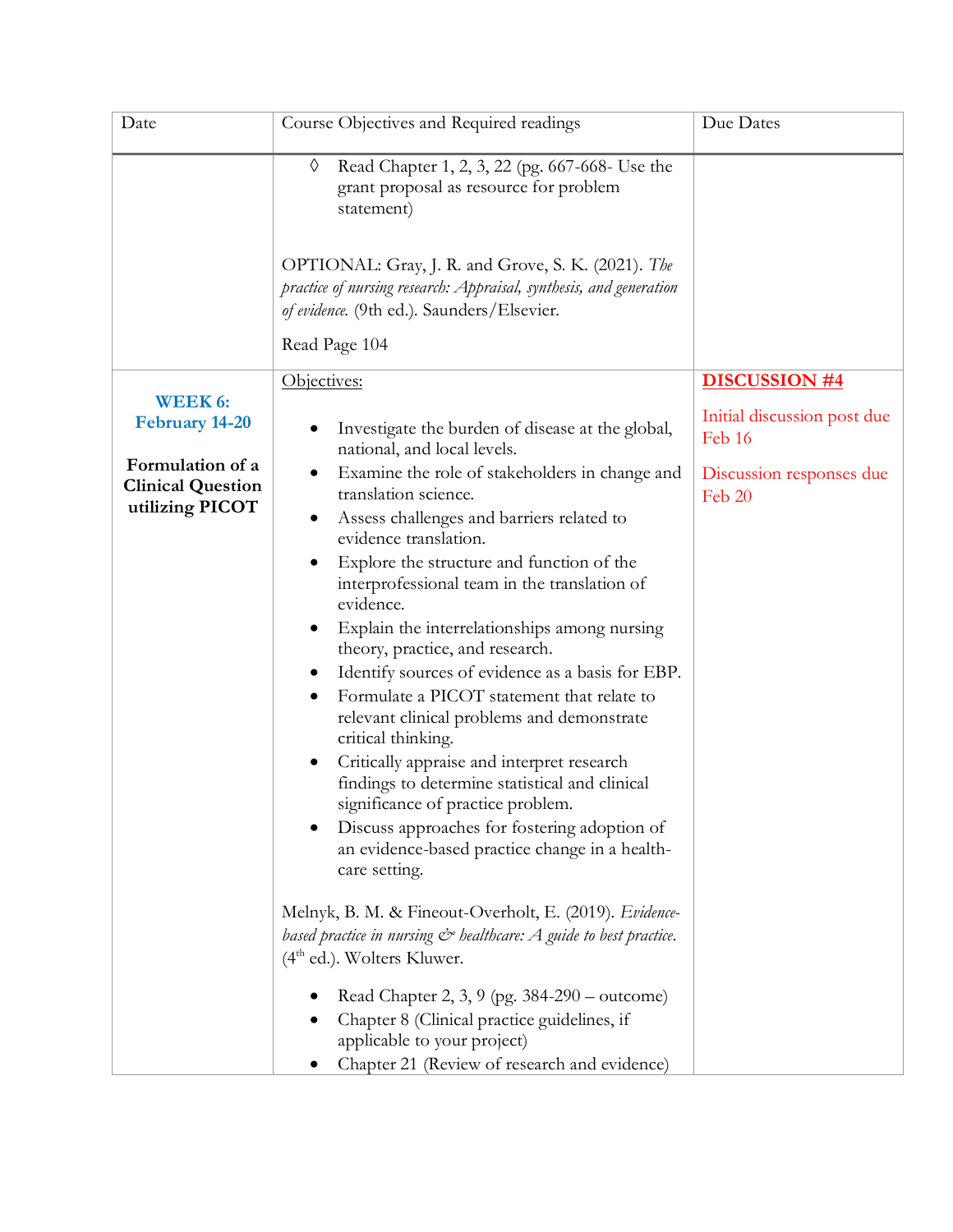| Date                                                                                                            | Course Objectives and Required readings                                                                                                                                                                                                                                                                                                                                                                                                                                                                                                                                                                                                                                                                                                                                                                                                                                                                                                                                                                                                                              | Due Dates                     |
|-----------------------------------------------------------------------------------------------------------------|----------------------------------------------------------------------------------------------------------------------------------------------------------------------------------------------------------------------------------------------------------------------------------------------------------------------------------------------------------------------------------------------------------------------------------------------------------------------------------------------------------------------------------------------------------------------------------------------------------------------------------------------------------------------------------------------------------------------------------------------------------------------------------------------------------------------------------------------------------------------------------------------------------------------------------------------------------------------------------------------------------------------------------------------------------------------|-------------------------------|
|                                                                                                                 | Examples of EBP process/Making EBP real:<br>pg. 257-264, 344-347, 350-353, 598-602, 604-<br>605                                                                                                                                                                                                                                                                                                                                                                                                                                                                                                                                                                                                                                                                                                                                                                                                                                                                                                                                                                      |                               |
|                                                                                                                 | OPTIONAL: Gray, J. R. and Grove, S. K. (2021). The<br>practice of nursing research: Appraisal, synthesis, and generation<br>of evidence. (9th ed.). Saunders/Elsevier.<br>Read Pages 560, 569-570                                                                                                                                                                                                                                                                                                                                                                                                                                                                                                                                                                                                                                                                                                                                                                                                                                                                    |                               |
|                                                                                                                 | Objectives:                                                                                                                                                                                                                                                                                                                                                                                                                                                                                                                                                                                                                                                                                                                                                                                                                                                                                                                                                                                                                                                          | <b>ASSIGNMENT #2</b>          |
| <b>WEEK7:</b><br><b>February 21-27</b><br>Formulation of<br>the Clinical<br><b>Question: PICOT</b><br>Worksheet | Investigate the burden of disease at the global,<br>national, and local levels.<br>Examine the role of stakeholders in change and<br>translation science.<br>Assess challenges and barriers related to<br>evidence translation.<br>Explore the structure and function of the<br>interprofessional team in the translation of<br>evidence.<br>Explain the interrelationships among nursing<br>theory, practice, and research.<br>Identify sources of evidence as a basis for EBP.<br>Formulate a PICOT statement that relate to<br>relevant clinical problems and demonstrate<br>critical thinking.<br>Critically appraise and interpret research<br>findings to determine statistical and clinical<br>significance of practice problem.<br>Discuss approaches for fostering adoption of<br>an evidence-based practice change in a health-<br>care setting.<br>Melnyk, B. M. & Fineout-Overholt, E. (2019). Evidence-<br>based practice in nursing $C^*$ healthcare: A guide to best practice.<br>$(4th$ ed.). Wolters Kluwer.<br>Read Chapters 2-6<br>Same as Week 6 | PICOT worksheet due<br>Feb 27 |
|                                                                                                                 |                                                                                                                                                                                                                                                                                                                                                                                                                                                                                                                                                                                                                                                                                                                                                                                                                                                                                                                                                                                                                                                                      |                               |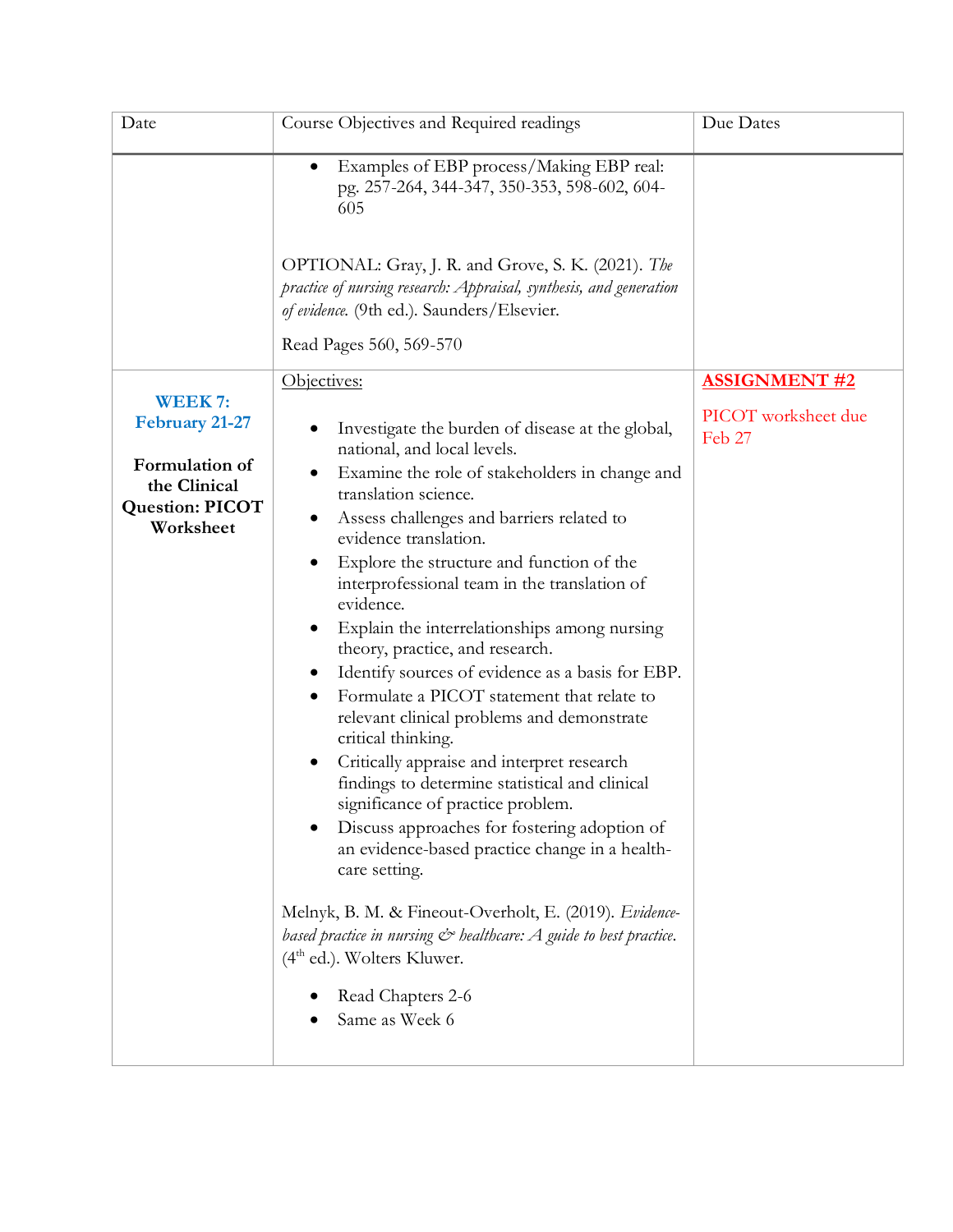| Date                                                                                                                       | Course Objectives and Required readings                                                                                                                                                                                                                                                                                                                                                                                                                                                                                                                                                               | Due Dates                                                                                         |
|----------------------------------------------------------------------------------------------------------------------------|-------------------------------------------------------------------------------------------------------------------------------------------------------------------------------------------------------------------------------------------------------------------------------------------------------------------------------------------------------------------------------------------------------------------------------------------------------------------------------------------------------------------------------------------------------------------------------------------------------|---------------------------------------------------------------------------------------------------|
|                                                                                                                            | OPTIONAL: Gray, J. R. and Grove, S. K. (2021). The<br>practice of nursing research: Appraisal, synthesis, and generation<br>of evidence. (9th ed.). Saunders/Elsevier.<br>Read Pages 551-606                                                                                                                                                                                                                                                                                                                                                                                                          |                                                                                                   |
|                                                                                                                            | <b>Module 3: Critically Appraising Evidence</b>                                                                                                                                                                                                                                                                                                                                                                                                                                                                                                                                                       |                                                                                                   |
| <b>WEEK 8:</b><br>February 28 -<br>March 6<br>Developing<br>Literature<br>Support for<br><b>Evidence-Based</b><br>Practice | Objectives:<br>Objectives:<br>Identify sources of evidence as a basis for EBP.<br>Formulate a PICOT statement that relate to<br>relevant clinical problems and demonstrate<br>critical thinking.<br>Critically appraise and interpret research<br>findings to determine statistical and clinical<br>significance of practice problem.<br>Melnyk, B. M. & Fineout-Overholt, E. (2019). Evidence-<br>based practice in nursing $C^*$ healthcare: A guide to best practice.<br>$(4th$ ed.). Wolters Kluwer.<br>Read Chapters 3-6<br>Same as Week 6<br>OPTIONAL: Gray, J. R. and Grove, S. K. (2021). The | <b>DISCUSSION #5</b><br>Initial discussion post due<br>Mar 2<br>Discussion responses due<br>Mar 6 |
|                                                                                                                            | practice of nursing research: Appraisal, synthesis, and generation<br>of evidence. (9th ed.). Saunders/Elsevier.                                                                                                                                                                                                                                                                                                                                                                                                                                                                                      |                                                                                                   |
| WEEK 9:<br>March 7-13<br>Developing<br>Literature<br>Support for<br><b>Evidence-Based</b><br>Practice<br>(continued)       | Objectives:<br>Identify sources of evidence as a basis for EBP.<br>Formulate a PICOT statement that relate to<br>relevant clinical problems and demonstrate<br>critical thinking.<br>Critically appraise and interpret research<br>findings to determine statistical and clinical<br>significance of practice problem.<br>Melnyk, B. M. & Fineout-Overholt, E. (2019). Evidence-                                                                                                                                                                                                                      | <b>ASSIGNMENT #3</b><br><b>Evidence Table and</b><br>Reference List DRAFT<br>due March 13         |
|                                                                                                                            | based practice in nursing $\mathcal{C}^*$ healthcare: A guide to best practice.<br>$(4th$ ed.). Wolters Kluwer.                                                                                                                                                                                                                                                                                                                                                                                                                                                                                       |                                                                                                   |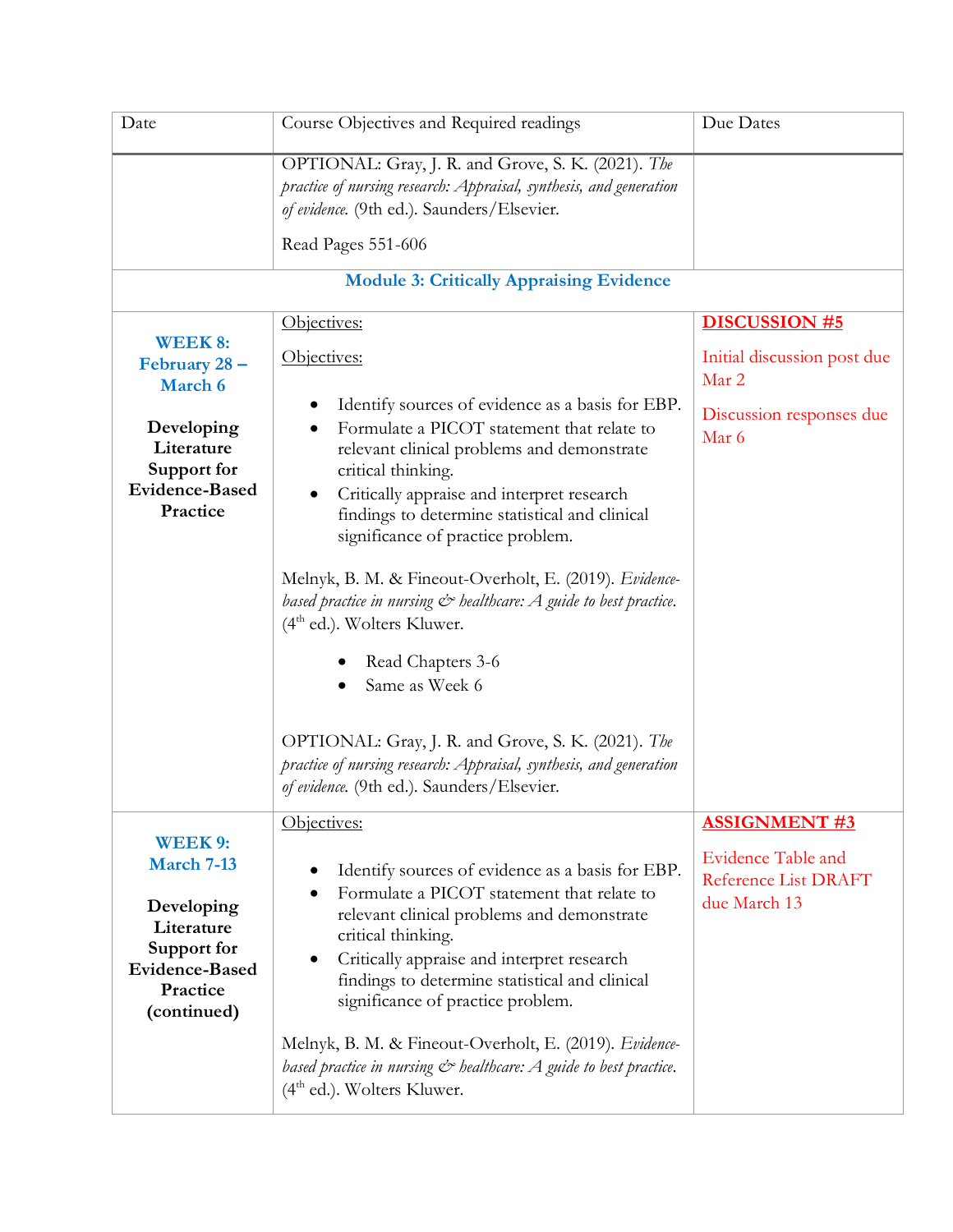| Date                                                                                                                                           | Course Objectives and Required readings                                                                                                                                                                                                                                                                                                                                                                                                                                                                                                                                                                                                                                                                              | Due Dates                                                                                                                                                                                                                    |
|------------------------------------------------------------------------------------------------------------------------------------------------|----------------------------------------------------------------------------------------------------------------------------------------------------------------------------------------------------------------------------------------------------------------------------------------------------------------------------------------------------------------------------------------------------------------------------------------------------------------------------------------------------------------------------------------------------------------------------------------------------------------------------------------------------------------------------------------------------------------------|------------------------------------------------------------------------------------------------------------------------------------------------------------------------------------------------------------------------------|
|                                                                                                                                                | Read Chapters 3-6<br>$\bullet$<br>Same as Week 6                                                                                                                                                                                                                                                                                                                                                                                                                                                                                                                                                                                                                                                                     |                                                                                                                                                                                                                              |
|                                                                                                                                                | OPTIONAL: Gray, J. R. and Grove, S. K. (2021). The<br>practice of nursing research: Appraisal, synthesis, and generation<br>of evidence. (9th ed.). Saunders/Elsevier.                                                                                                                                                                                                                                                                                                                                                                                                                                                                                                                                               |                                                                                                                                                                                                                              |
| <b>WEEK 10:</b><br><b>March 14-20</b>                                                                                                          | <b>Spring Break! NO CLASSES</b>                                                                                                                                                                                                                                                                                                                                                                                                                                                                                                                                                                                                                                                                                      |                                                                                                                                                                                                                              |
| <b>WEEK 11:</b><br><b>March 21-27</b><br>Developing<br>Literature<br>Support for<br><b>Evidence-Based</b><br>Practice<br>(continued)           | Objectives:<br>Identify sources of evidence as a basis for EBP.<br>Formulate a PICOT statement that relate to<br>relevant clinical problems and demonstrate<br>critical thinking.<br>Critically appraise and interpret research<br>findings to determine statistical and clinical<br>significance of practice problem.<br>Melnyk, B. M. & Fineout-Overholt, E. (2019). Evidence-<br>based practice in nursing $\mathcal{C}^*$ healthcare: A guide to best practice.<br>$(4th$ ed.). Wolters Kluwer.<br>Read Chapters 3-6<br>Same as Week 6<br>OPTIONAL: Gray, J. R. and Grove, S. K. (2021). The<br>practice of nursing research: Appraisal, synthesis, and generation<br>of evidence. (9th ed.). Saunders/Elsevier. | <b>ASSIGNMENT #4</b><br><b>Evidence Table and</b><br>Reference List FINAL<br>due March 27                                                                                                                                    |
|                                                                                                                                                | <b>Module 4: Evidence-Based Practice Paper</b>                                                                                                                                                                                                                                                                                                                                                                                                                                                                                                                                                                                                                                                                       |                                                                                                                                                                                                                              |
| <b>WEEK 12:</b><br>March 28- April 3<br><b>Evidence-Based</b><br><b>Practice Paper</b><br>(Upload to<br>discussion forum<br>for Peer Critique) | Objectives:<br>Identify sources of evidence as a basis for EBP.<br>Formulate a PICOT statement that relate to<br>relevant clinical problems and demonstrate<br>critical thinking.<br>Critically appraise and interpret research<br>$\bullet$<br>findings to determine statistical and clinical<br>significance of practice problem.                                                                                                                                                                                                                                                                                                                                                                                  | <b>PEER CRITIQUE:</b><br><b>Evidence-Based Practice</b><br>Paper DRAFT due to<br>discussion board no later<br>than April 3<br>Complete all required<br>revisions based on the<br>feedback from professor<br>to complete this |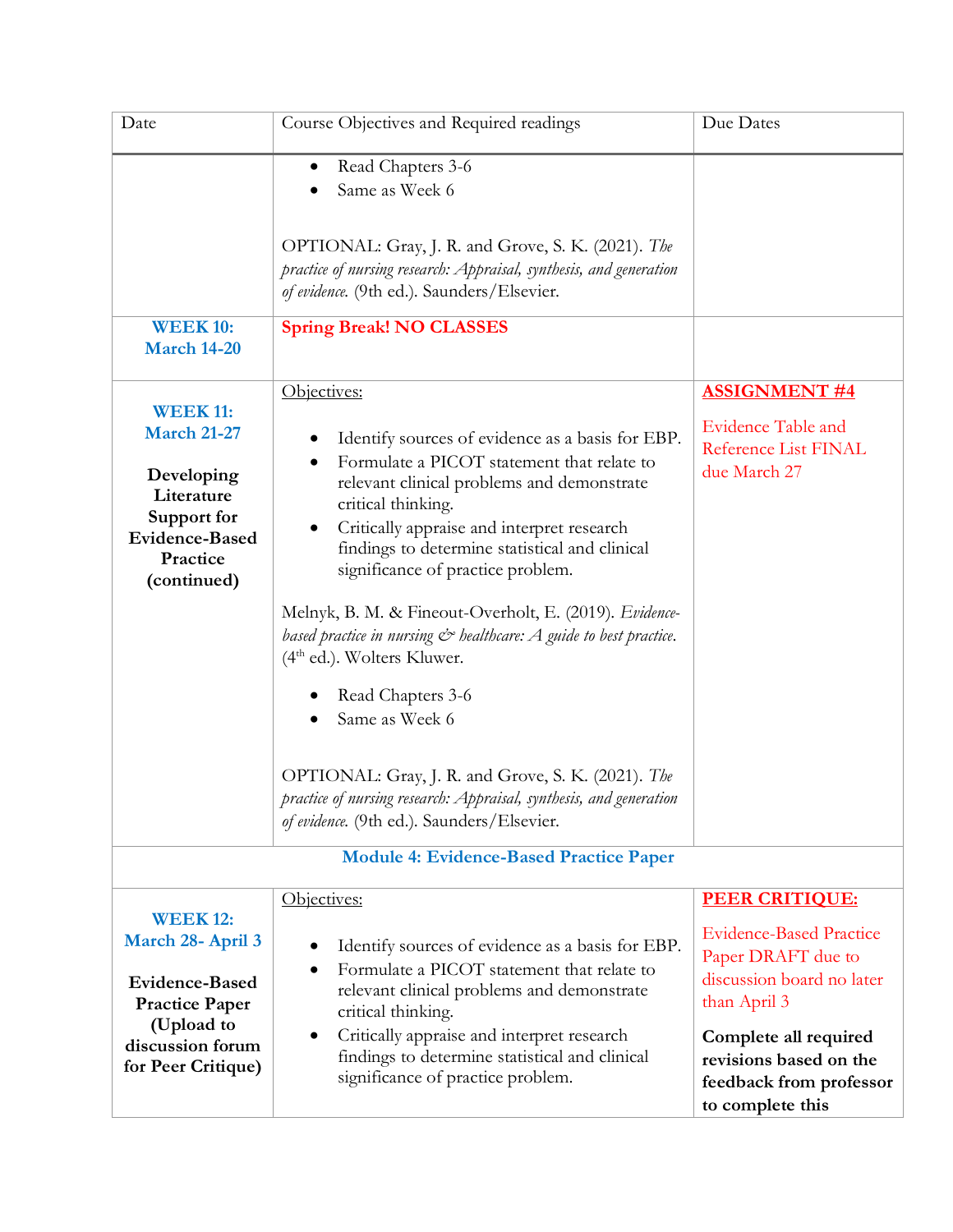| Date                                                                                                                              | Course Objectives and Required readings                                                                                                                                                                                                                                                                                                                                                                                                                                                                                                                                                                                                                                                                                                              | Due Dates                                                                                                                                                                                                                                                                                                                                                                      |
|-----------------------------------------------------------------------------------------------------------------------------------|------------------------------------------------------------------------------------------------------------------------------------------------------------------------------------------------------------------------------------------------------------------------------------------------------------------------------------------------------------------------------------------------------------------------------------------------------------------------------------------------------------------------------------------------------------------------------------------------------------------------------------------------------------------------------------------------------------------------------------------------------|--------------------------------------------------------------------------------------------------------------------------------------------------------------------------------------------------------------------------------------------------------------------------------------------------------------------------------------------------------------------------------|
|                                                                                                                                   | Develop peer-critiquing skills.<br>Melnyk, B. M. & Fineout-Overholt, E. (2019). Evidence-<br>based practice in nursing $C^*$ healthcare: A guide to best practice.<br>$(4th$ ed.). Wolters Kluwer.<br>Read Chapter 20 - Use manuscript writing as<br>bases for EBP paper<br>Chapter 22 (Pg. 660 - Use grant proposal as<br>basis for EBP paper)<br>OPTIONAL: Gray, J. R. and Grove, S. K. (2021). The<br>practice of nursing research: Appraisal, synthesis, and generation<br>of evidence. (9th ed.). Saunders/Elsevier.                                                                                                                                                                                                                            | assignment. Utilize the<br>paper template to<br>integrate the following<br>components into the<br><b>Evidence-Based</b><br><b>Practice Paper:</b><br>Problem<br>statement<br>PICOT in one-<br>sentence format<br>Brief paragraph<br>to introduce the<br>evidence-based<br>intervention<br>Include the<br>reference list<br>Include<br><b>Evidence Table</b><br>in the appendix |
| <b>WEEK 13:</b><br><b>April 4 - 10</b><br><b>Evidence-Based</b><br><b>Practice Paper</b><br>Final - Peer<br>Critique<br>completed | Objectives:<br>Identify sources of evidence as a basis for EBP.<br>$\bullet$<br>Critically appraise and interpret research<br>$\bullet$<br>findings to determine statistical and clinical<br>significance of practice problem.<br>Discuss approaches for fostering adoption of<br>an evidence-based practice change in a health-<br>care setting.<br>Develop peer-critiquing skills.<br>Melnyk, B. M. & Fineout-Overholt, E. (2019). Evidence-<br>based practice in nursing $C^*$ healthcare: A guide to best practice.<br>$(4th$ ed.). Wolters Kluwer.<br>Same as Week 12<br>OPTIONAL: Gray, J. R. and Grove, S. K. (2021). The<br>practice of nursing research: Appraisal, synthesis, and generation<br>of evidence. (9th ed.). Saunders/Elsevier. | <b>PEER CRITIQUE:</b><br>Feedback to peer on<br><b>Evidence-Based Practice</b><br>Paper due to discussion<br>board no later than due<br>April 10                                                                                                                                                                                                                               |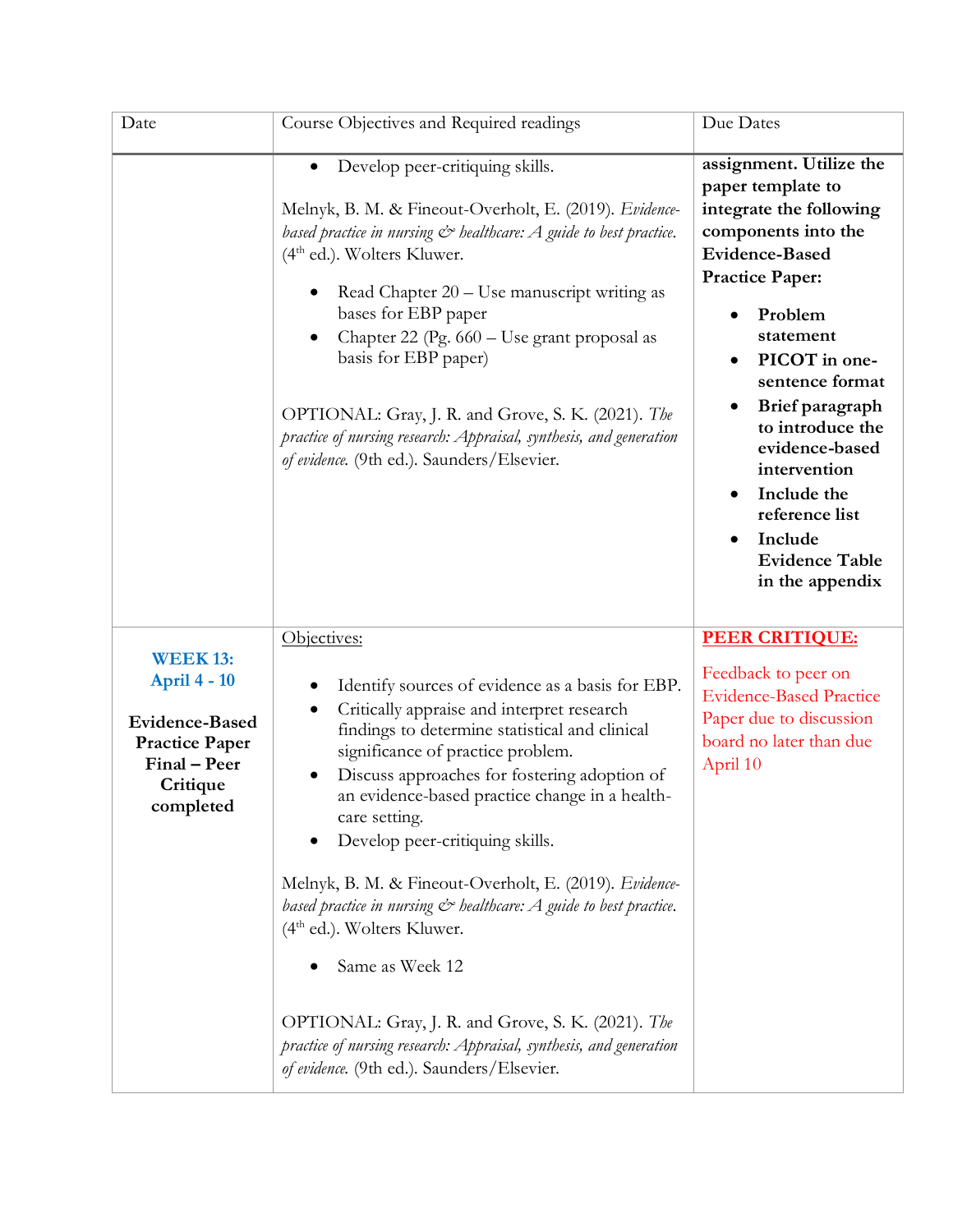| Date                                                                                                                    | Course Objectives and Required readings                                                                                                                                                                                                                                                                                                                                                                                                                                                                                                                                                                                                                                                                                                                                                                                                                                                                                                                                                                                                                                                                                                                                                                                                                                                                                                                                                        | Due Dates                                                                                                                                                                                                                                      |
|-------------------------------------------------------------------------------------------------------------------------|------------------------------------------------------------------------------------------------------------------------------------------------------------------------------------------------------------------------------------------------------------------------------------------------------------------------------------------------------------------------------------------------------------------------------------------------------------------------------------------------------------------------------------------------------------------------------------------------------------------------------------------------------------------------------------------------------------------------------------------------------------------------------------------------------------------------------------------------------------------------------------------------------------------------------------------------------------------------------------------------------------------------------------------------------------------------------------------------------------------------------------------------------------------------------------------------------------------------------------------------------------------------------------------------------------------------------------------------------------------------------------------------|------------------------------------------------------------------------------------------------------------------------------------------------------------------------------------------------------------------------------------------------|
| <b>WEEK14</b>                                                                                                           | <b>Holiday Break! NO CLASSES</b>                                                                                                                                                                                                                                                                                                                                                                                                                                                                                                                                                                                                                                                                                                                                                                                                                                                                                                                                                                                                                                                                                                                                                                                                                                                                                                                                                               |                                                                                                                                                                                                                                                |
| <b>April 11-17</b><br><b>WEEK15</b><br><b>April 18 - 24</b><br><b>Final Evidence-</b><br><b>Based Practice</b><br>Paper | Objectives:<br>Compare and contrast the research process and<br>the EBP process.<br>Discuss the roles and responsibilities of the<br>nurse related to research and evidence-based<br>practice (EBP).<br>Develop a problem statement and rationale for<br>evidence-based project.<br>Investigate the burden of disease at the global,<br>national, and local levels.<br>Examine the role of stakeholders in change and<br>translation science.<br>Assess challenges and barriers related to<br>evidence translation.<br>Explore the structure and function of the<br>interprofessional team in the translation of<br>evidence.<br>Explain the interrelationships among nursing<br>$\bullet$<br>theory, practice, and research.<br>Identify sources of evidence as a basis for EBP.<br>Formulate a PICOT statement that relate to<br>relevant clinical problems and demonstrate<br>critical thinking.<br>Critically appraise and interpret research<br>findings to determine statistical and clinical<br>significance of practice problem.<br>Discuss approaches for fostering adoption of<br>an evidence-based practice change in a health-<br>care setting.<br>Develop peer-critiquing skills.<br>Melnyk, B. M. & Fineout-Overholt, E. (2019). Evidence-<br>based practice in nursing $\mathcal{C}^*$ healthcare: A guide to best practice.<br>$(4th$ ed.). Wolters Kluwer.<br>Same as Week 12 | <b>ASSIGNMENT #5:</b><br><b>Evidence-Based</b><br><b>Practice Paper FINAL</b><br>paper due Apr 24<br><b>**Important: Download</b><br>final paper after grading<br>completed with<br>feedback from professor<br>for continued use in<br>EBP II. |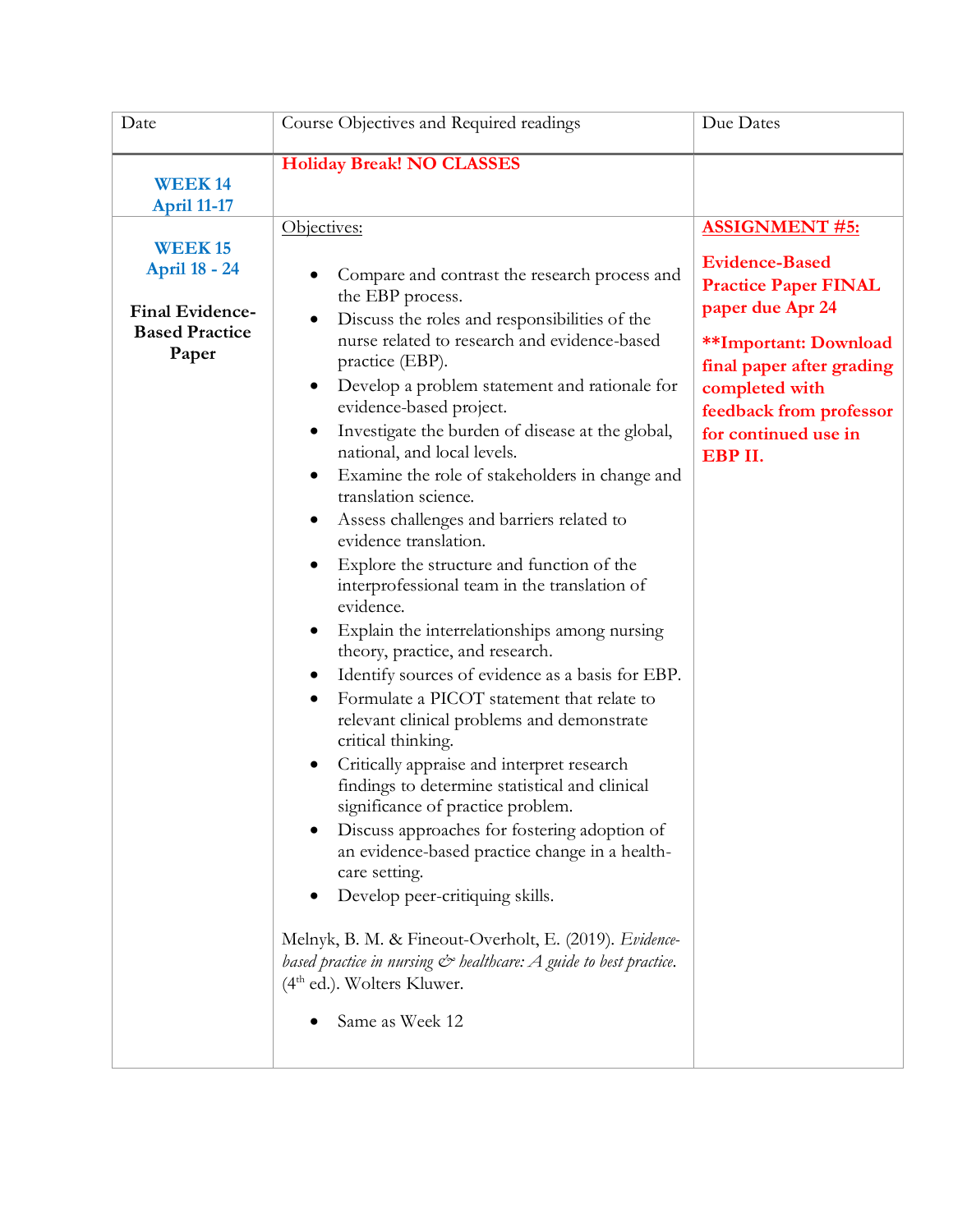| Date                                                                | Course Objectives and Required readings                                                                                                                                                                                                                                                                                                                                                                                                                                                                                                                                                                                                                                                                                                                                                                                                                                                                                                                                                                                                                                                                                                                                                                                                                                                                                                                                        | Due Dates                                                                                                                                 |
|---------------------------------------------------------------------|--------------------------------------------------------------------------------------------------------------------------------------------------------------------------------------------------------------------------------------------------------------------------------------------------------------------------------------------------------------------------------------------------------------------------------------------------------------------------------------------------------------------------------------------------------------------------------------------------------------------------------------------------------------------------------------------------------------------------------------------------------------------------------------------------------------------------------------------------------------------------------------------------------------------------------------------------------------------------------------------------------------------------------------------------------------------------------------------------------------------------------------------------------------------------------------------------------------------------------------------------------------------------------------------------------------------------------------------------------------------------------|-------------------------------------------------------------------------------------------------------------------------------------------|
|                                                                     | OPTIONAL: Gray, J. R. and Grove, S. K. (2021). The<br>practice of nursing research: Appraisal, synthesis, and generation<br>of evidence. (9th ed.). Saunders/Elsevier.                                                                                                                                                                                                                                                                                                                                                                                                                                                                                                                                                                                                                                                                                                                                                                                                                                                                                                                                                                                                                                                                                                                                                                                                         |                                                                                                                                           |
| <b>WEEK 16:</b><br><b>April 25-29</b><br>Final<br><b>REFLECTION</b> | Objectives:<br>Compare and contrast the research process<br>and the EBP process.<br>Discuss the roles and responsibilities of the<br>$\bullet$<br>nurse related to research and evidence-<br>based practice (EBP).<br>Develop a problem statement and rationale<br>for evidence-based project.<br>Investigate the burden of disease at the<br>global, national, and local levels.<br>Examine the role of stakeholders in change<br>and translation science.<br>Assess challenges and barriers related to<br>evidence translation.<br>Explore the structure and function of the<br>interprofessional team in the translation of<br>evidence.<br>Explain the interrelationships among<br>nursing theory, practice, and research.<br>Identify sources of evidence as a basis for<br>٠<br>EBP.<br>Formulate a PICOT statement that relate to<br>relevant clinical problems and demonstrate<br>critical thinking.<br>Critically appraise and interpret research<br>findings to determine statistical and clinical<br>significance of practice problem.<br>Discuss approaches for fostering adoption<br>of an evidence-based practice change in a<br>health-care setting.<br>Develop peer-critiquing skills.<br>Melnyk, B. M. & Fineout-Overholt, E. (2019).<br>Evidence-based practice in nursing & healthcare:<br>A guide to best practice. (4 <sup>th</sup> ed.). Wolters Kluwer. | <b>DISCUSSION #6:</b><br>Initial discussion post due<br>Apr $27$<br>Discussion responses due<br>Apr 29 (ONLY 1<br>response due this week) |
|                                                                     | OPTIONAL: Gray, J. R. and Grove, S. K. (2021).<br>The practice of nursing research: Appraisal,                                                                                                                                                                                                                                                                                                                                                                                                                                                                                                                                                                                                                                                                                                                                                                                                                                                                                                                                                                                                                                                                                                                                                                                                                                                                                 |                                                                                                                                           |